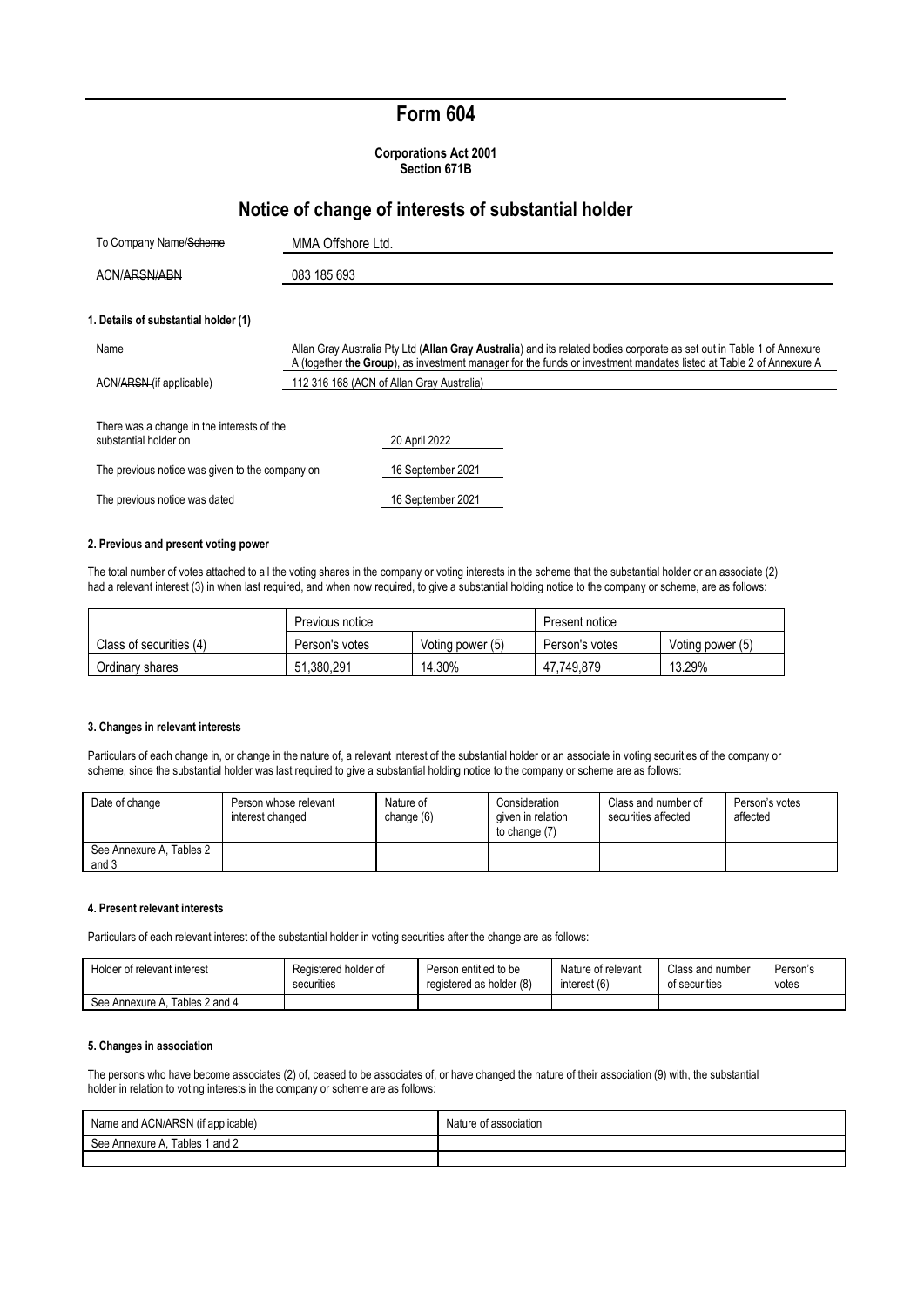## **6. Addresses**

The addresses of persons named in this form are as follows:

| Name      | Address                                                                                                             |
|-----------|---------------------------------------------------------------------------------------------------------------------|
| The Group | <b>NSW 2000</b><br>Level 2 Challis House.<br><sup>1</sup> Martin Place Svdnev<br>⊿- Allan Grav 1<br>Australia.<br>◡ |

## **Signature**

| print name | Elizabeth Lee | <b>Company Secretary</b> |
|------------|---------------|--------------------------|
| sign here  |               | Date: 22 April 2022      |

#### **DIRECTIONS**

- (1) If there are a number of substantial holders with similar or related relevant interests (eg a corporation and its related corporations, or the manager and trustee of an equity trust), the names could be included in an annexure to the form. If the relevant interests of a group of persons are essentially similar, they may be referred to throughout the form as a specifically named group if the membership of each group, with the names and addresses of members is clearly set out in paragraph 6 of the form.
- (2) See the definition of "associate" in section 9 of the Corporations Act 2001.
- (3) See the definition of "relevant interest" in sections 608 and 671B(7) of the Corporations Act 2001.
- (4) The voting shares of a company constitute one class unless divided into separate classes.
- (5) The person's votes divided by the total votes in the body corporate or scheme multiplied by 100.
- (6) Include details of:
	- (a) any relevant agreement or other circumstances because of which the change in relevant interest occurred. If subsection 671B(4) applies, a copy of any document setting out the terms of any relevant agreement, and a statement by the person giving full and accurate details of any contract, scheme or arrangement, must accompany this form, together with a written statement certifying this contract, scheme or arrangement; and
	- (b) any qualification of the power of a person to exercise, control the exercise of, or influence the exercise of, the voting powers or disposal of the securities to which the relevant interest relates (indicating clearly the particular securities to which the qualification applies).

See the definition of "relevant agreement" in section 9 of the Corporations Act 2001.

- (7) Details of the consideration must include any and all benefits, money and other, that any person from whom a relevant interest was acquired has, or may, become entitled to receive in relation to that acquisition. Details must be included even if the benefit is conditional on the happening or not of a contingency. Details must be included of any benefit paid on behalf of the substantial holder or its associate in relation to the acquisitions, even if they are not paid directly to the person from whom the relevant interest was acquired.
- (8) If the substantial holder is unable to determine the identity of the person (eg if the relevant interest arises because of an option) write "unknown".
- (9) Give details, if appropriate, of the present association and any change in that association since the last substantial holding notice.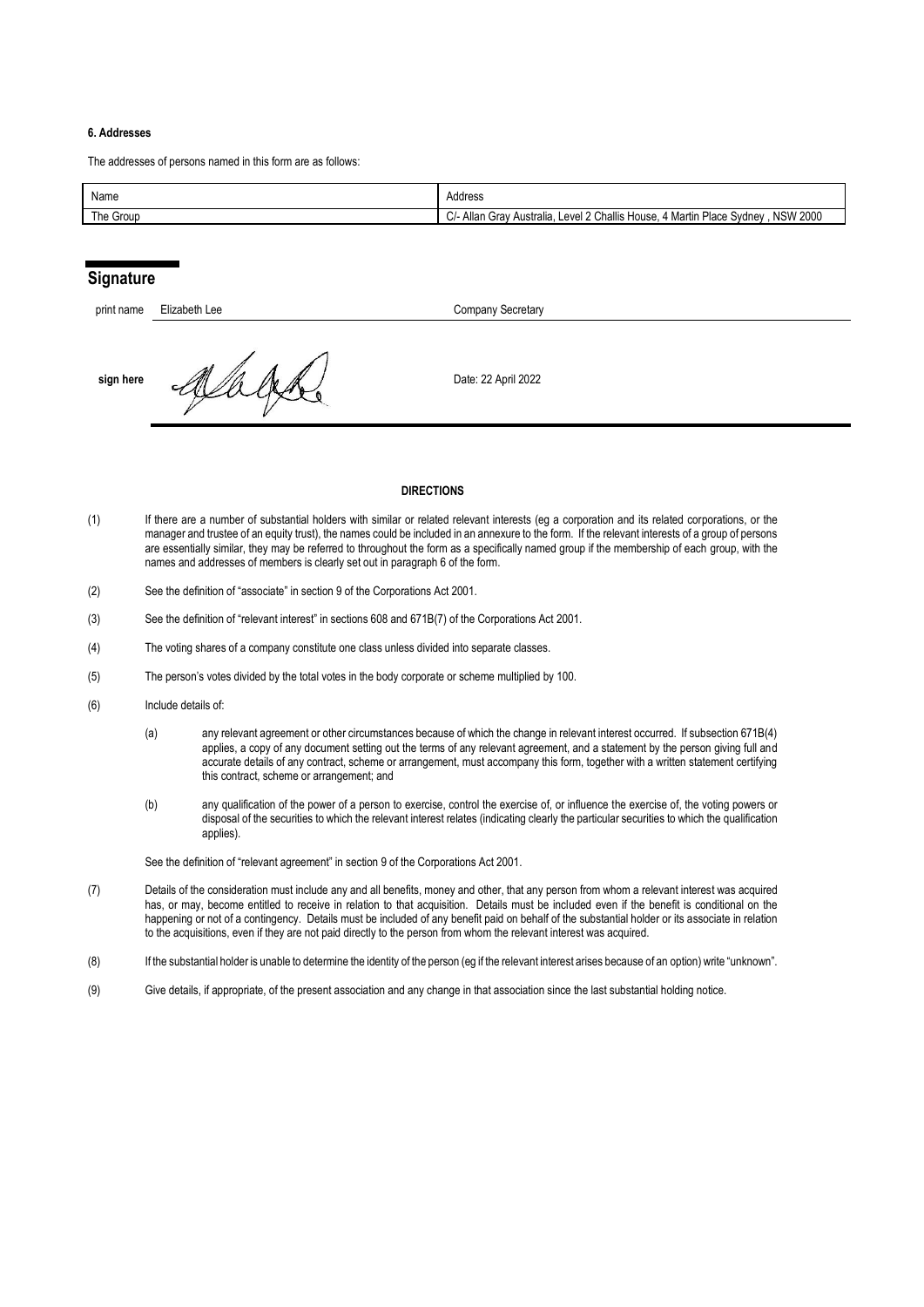### **MMA Offshore** THIS IS ANNEXURE A OF 2 PAGES REFERRED TO IN THE ABOVE FORM 604

|                                  | Print name | Elizabeth Lee | <b>Company Secretary</b> |
|----------------------------------|------------|---------------|--------------------------|
| Sign here<br>Date: 22 April 2022 |            |               |                          |

# **Table 1 – Related bodies corporate**

| The following entities are associates of Allan Gray Australia Pty Ltd (AGA) and each other by virtue of being related bodies corporate. |                                                     |
|-----------------------------------------------------------------------------------------------------------------------------------------|-----------------------------------------------------|
| Orbis Allan Gray Limited                                                                                                                | Orbis Mansfield Street Properties Ltd               |
| Orbis Holdings Limited                                                                                                                  | Orbis Investment Management (BVI) Limited (OIMLBVI) |
| Orbis Investment Management Limited (OIML)                                                                                              | Orbis Investment Advisory Pty Limited               |
| Orbis Asset Management Limited (OAML)                                                                                                   | Allan Gray (Holdings) Pty Ltd                       |
| <b>Orbis Administration Limited</b>                                                                                                     | Orbis Investment Management (Hong Kong) Limited     |
| Orbis Investment Research Limited                                                                                                       | Orbis Client Services (Canada) Limited              |
| Orbis Investment Management (MIS) Limited                                                                                               | Orbis Holdings (UK) Limited                         |
| Triple Blue Holdings Limited                                                                                                            | Orbis Investment Management (Europe) LLP            |
| Pictet Overseas Trust Corporation and Pictet Trustee Company SA                                                                         | Orbis Investment Management (Luxembourg) S.A.       |
| Allan & Gill Gray Foundation (Guernsey)                                                                                                 | EmCap Limited (Guernsey) (EMCAP)                    |
|                                                                                                                                         |                                                     |

## **Table 2 - Funds**

An entity within the Group acts as investment manager for some or all of the assets in the following funds.

| <b>No</b>         | Fund name                                                 | Registered holder / Persons entitled to be registered holder |
|-------------------|-----------------------------------------------------------|--------------------------------------------------------------|
| 1.                | Allan Gray Australia Equity Fund                          | Citibank N.A., Sydney Branch                                 |
| 2.                | Allan Gray Australia Balanced Fund                        | Citibank N.A., Sydney Branch                                 |
| $\overline{3}$ .  | Allan Gray Australia Stable Fund                          | Citibank N.A., Sydney Branch                                 |
| 4.                | AMP Capital Specialist Australian Share Fund              | BNP Paribas Fund Services Australasia Pty Ltd                |
| 5.                | Morningstar Australian Shares High Alpha Fund             | JP Morgan Chase Bank                                         |
| 6.                | Construction and Building Unions Superannuation Fund      | JP Morgan Chase Bank                                         |
| 7.                | <b>HESTA Superannuation Fund</b>                          | JP Morgan Chase Bank                                         |
| 8.                | Hostplus Pooled Superannuation Trust                      | Citibank N.A., Sydney Branch                                 |
| 9.                | Russell Australian Opportunities Fund                     | State Street Australia Ltd                                   |
| 10.               | MyLifeMyMoney Superannuation Fund                         | <b>National Custodian Services</b>                           |
| $\overline{11}$ . | Non-Government Schools Superannuation Fund                | State Street Australia Ltd                                   |
| 12.               | <b>REST Superannuation Fund</b>                           | State Street Australia Ltd                                   |
| 13.               | Government Employees Superannuation Board                 | Northern Trust Corporation                                   |
| 14.               | <b>Statewide Superannuation Trust</b>                     | National Custodian Services                                  |
| 15.               | Orbis Global Equity Fund (Australia Registered)           | Citibank N.A., Sydney Branch                                 |
| 16.               | Orbis Emerging Markets Equity Fund (Australia Registered) | Citibank N.A., Sydney Branch                                 |
| 17.               | Orbis Global Equity LE Fund (Australia Registered)        | Citibank N.A., Sydney Branch                                 |
| 18.               | Orbis Global Balanced Fund (Australia Registered)         | Citibank N.A., Sydney Branch                                 |
| 19.               | Orbis Global Equity Fund Limited                          | Citibank N.A., Sydney Branch                                 |
| 20.               | Orbis Optimal SA Fund Limited                             | Citibank N.A., Sydney Branch                                 |
| 21.               | Institutional Global Equity Fund                          | Citibank N.A., Sydney Branch                                 |
| $\overline{22}$ . | Orbis Optimal LP                                          | Citibank N.A., Sydney Branch                                 |
| 23.               | Orbis International Equity LP                             | Citibank N.A., Sydney Branch                                 |
| $\overline{24}$ . | Orbis Institutional Global Equity LP                      | Citibank N.A., Sydney Branch                                 |
| 25.               | Orbis Institutional International Equity LP               | Citibank N.A., Sydney Branch                                 |
| $\overline{26}$ . | Orbis Institutional U.S. Equity LP                        | Citibank N.A., Sydney Branch                                 |
| 27.               | Orbis Institutional Emerging Markets Equity LP            | Citibank N.A., Sydney Branch                                 |
| 28.               | Orbis SICAV - Global Equity Fund                          | Citibank N.A., Sydney Branch                                 |
| 29.               | Orbis SICAV - Emerging Markets Fund                       | Citibank N.A., Sydney Branch                                 |
| 30.               | Orbis SICAV - Global Balanced Fund                        | Citibank N.A., Sydney Branch                                 |
| 31.               | Orbis SICAV - International Equity                        | Citibank N.A., Sydney Branch                                 |
| 32.               | Orbis OEIC Global Equity Fund                             | Citibank N.A., Sydney Branch                                 |
| 33.               | Orbis Institutional Global Equity (OFO)                   | Citibank N.A., Sydney Branch                                 |
| 34.               | OEIC Global Balanced Fund                                 | Citibank N.A., Sydney Branch                                 |